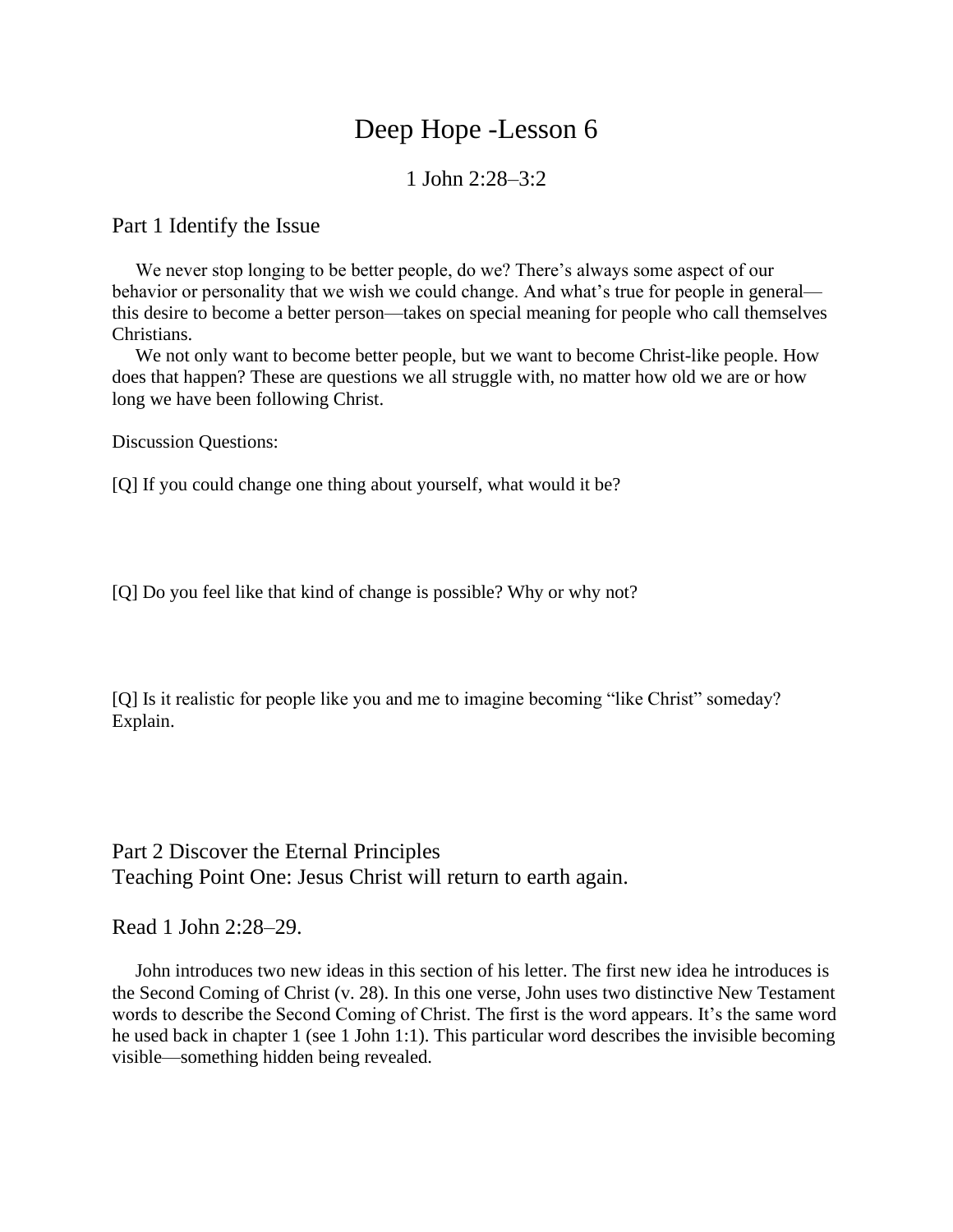[Q] Throughout the Old Testament period, God was there but could not be seen. He was hidden, so to speak, behind a pillar of fire or smoke on a mountain. But in Jesus of Nazareth, the invisible God became visible. But then he disappeared and returned to heaven. How will it be different when Christ returns to earth again?

 The second word John uses is the word coming. This word was used to describe a king riding into one of his territories to be welcomed and honored by his subjects. Remember that in the ancient world there was no CNN broadcasting images of the king on the nightly news, no photographs to look at, no YouTube videos of his latest speech. Most people would live their whole lives without ever actually seeing their king. So a king visiting one of his cities was a rare and glorious event. People would line the streets—"There he is! That's him!" Sometimes they would go out to meet him, to join his entourage, and accompany him into the city.

[Q] That idea raises an interesting possibility about the so-called "rapture" of the church.

 When Paul describes the church being caught up to meet the Lord in the air, is he describing the rapture of the church to heaven? Or is he describing the church meeting Christ to accompany him on his triumphant return to earth? What do you think?

Teaching Point Two: When he appears we may be confident and unashamed before him at his coming.

 John's description of the Second Coming is positive and inspiring. He wants us to look forward to that day "confident and unashamed." And in 3:3 he describes it as our "hope." Many of us were taught that the Second Coming was a source of fear, not hope.

 Sermons on the Book of Revelation have often included scary-looking charts and even scarier terms like tribulation and Armageddon and the mark of the beast. The Second Coming was supposed to be a good thing, but it inspired more fear than hope.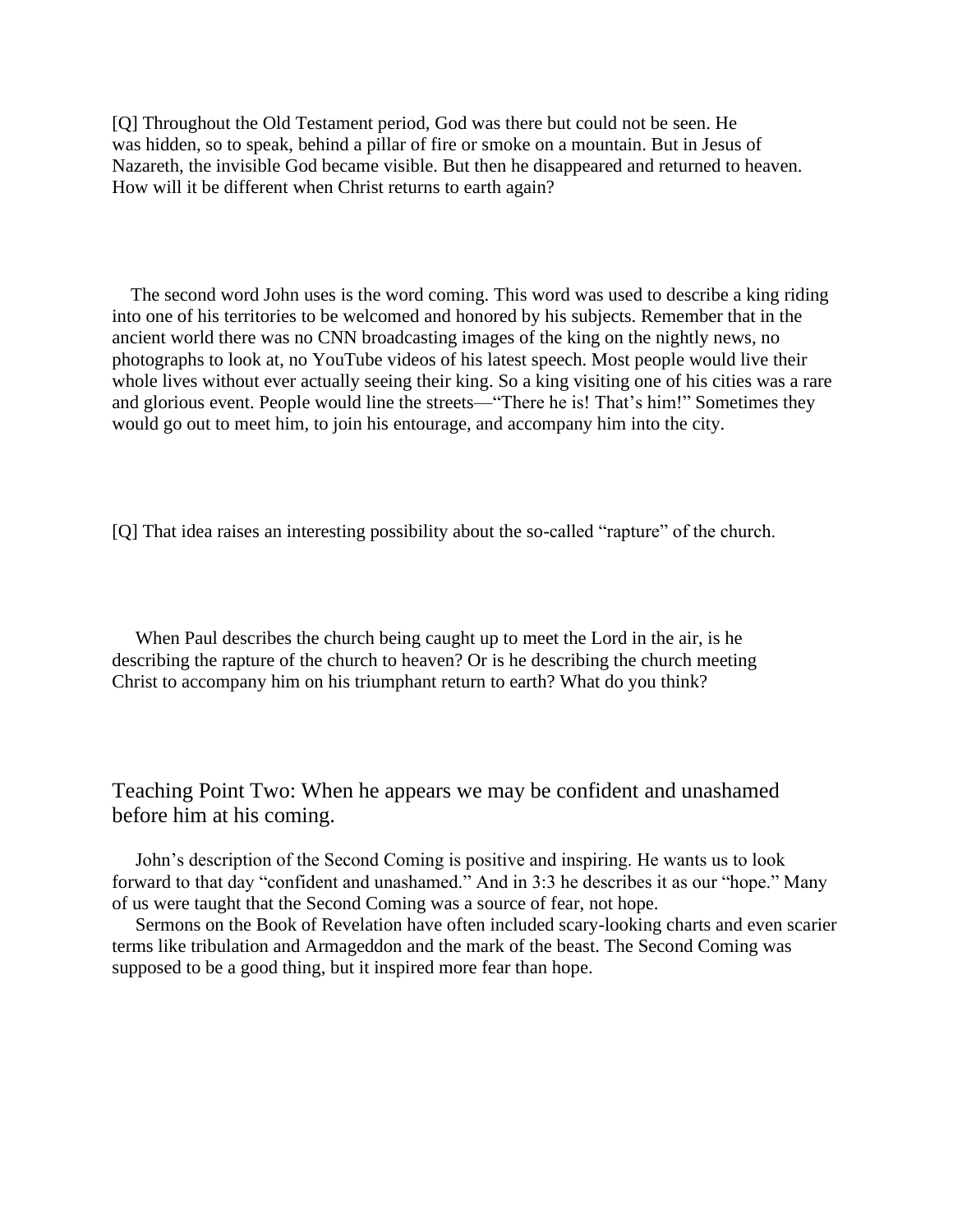[Q] How do you feel about the Second Coming? Does it fill you with hope or with fear? Explain.

[Q] Why can we be confident and unashamed?

Look at verse 1 John 2:29. With this verse John introduces his second new idea to this letter: the "second birth." Up until now he has described a relationship with God in terms of fellowship and belief. Now he uses the language of birth and family. Once again, this isn't a new idea for John. It's central to his gospel (John 3).

[Q] Read 1 John 3:1. Why do you think this fact brings John such wonder after all these years?

[Q] Picture a military family standing on the tarmac, waiting for their father or mother to step off a troop transport, home from war. How does this mental picture help you better understand the Second Coming?

[Q] John says, "If you are a child of God . . ." That's a big "if." How does that show how the Second Coming can be a scary proposition?

Teaching Point Three: We will become like him.

### Read 1 John 3:1–3.

 As he's writing, an even more wonderful thought comes to John's mind, under the inspiration of the Spirit. When Christ returns, we'll not only see him, we'll be like him! Look at verse 2. You see, when you're someone's child, you don't just belong to them; you resemble them. You can't help it. You carry their DNA.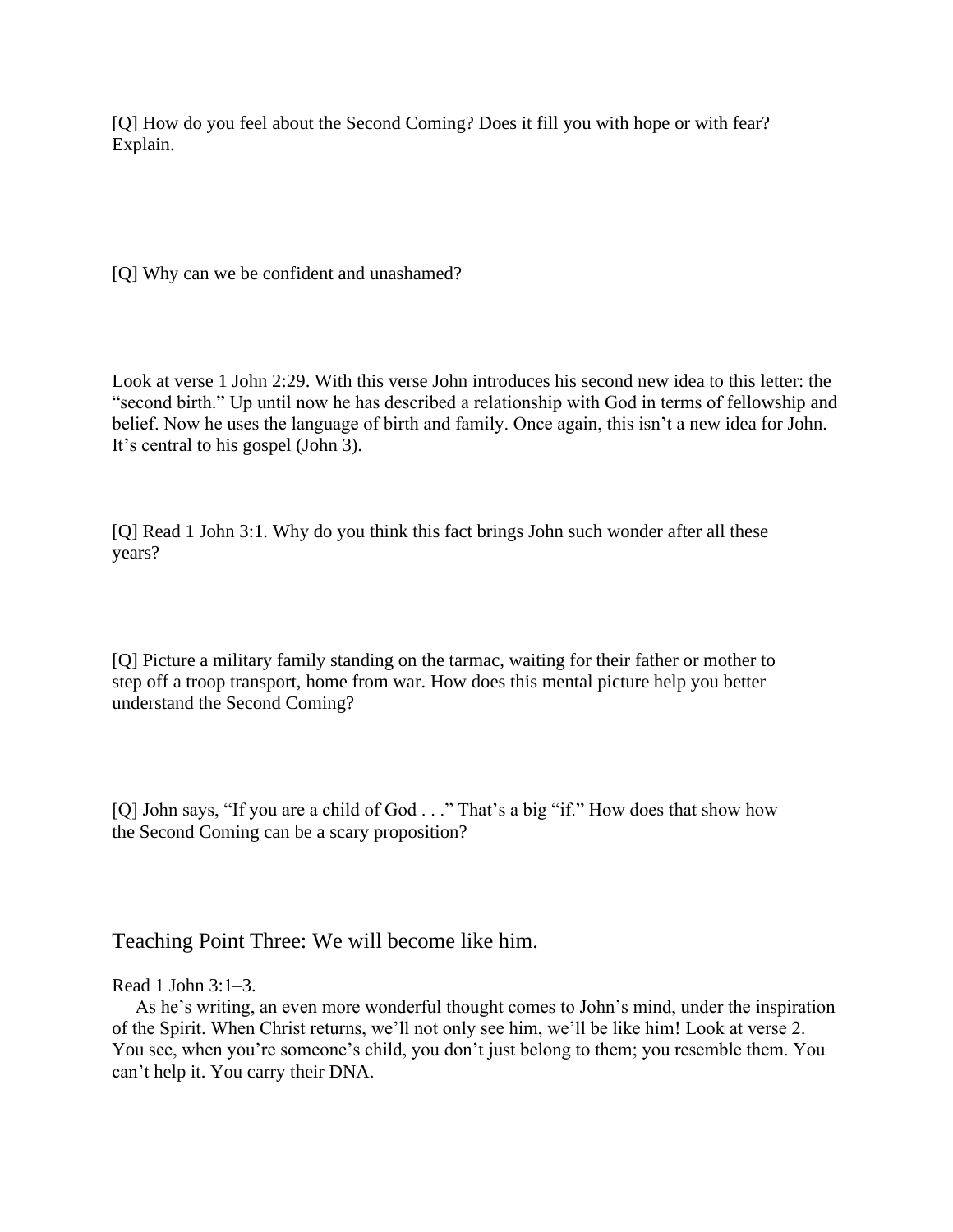But it's not just the DNA that gets passed along. The values and habits and passions of the family get passed along, too. So if your last name is Manning, you probably play football. If your name is Kennedy, you know politics. If your name is Clooney, it's no surprise you're in show business. And if your name is Christian, you're destined to be like Christ. It's in the genes.

 It's who you are. Look back at 2:29. John uses the language of being born—of parents imparting life to a child. Not just life, but likeness—the family traits. If we've been born of God, we have the "righteous" gene. We've inherited this propensity, this capacity, for doing good.

 Unfortunately, we still have that old nature with us, too—the one we inherited from our natural parents and from Adam and Eve. It's a struggle sometimes to live by the new nature rather than the old one. But the fact remains that we are now God's children; we have his life, his nature, at work within us. So becoming like Christ isn't just a possibility, it's a promise.

[Q] Look again at verse 2. What do you think this means?

[Q] How does this verse help us understand why it's so hard for us to be like Christ?

**Note**: This is in part because of that old sin nature. But it's also because now we see him "through glass darkly," to borrow Paul's language. We can't always see clearly what Jesus would say of do in a given situation. We can't hear him over the noise our world or the promptings of our sin nature. Sometimes we lose sight of him completely. But someday we will see Him face to face, in all His glory. And then we will be like Him. We will become the people we long to be, the people we were born to be, when we are born of God. And that gives us hope.

[Q] Look at verse 3. How does the hope of Christ's coming not only encourage us to hang in there, but actually change us, shaping us into who we will be?